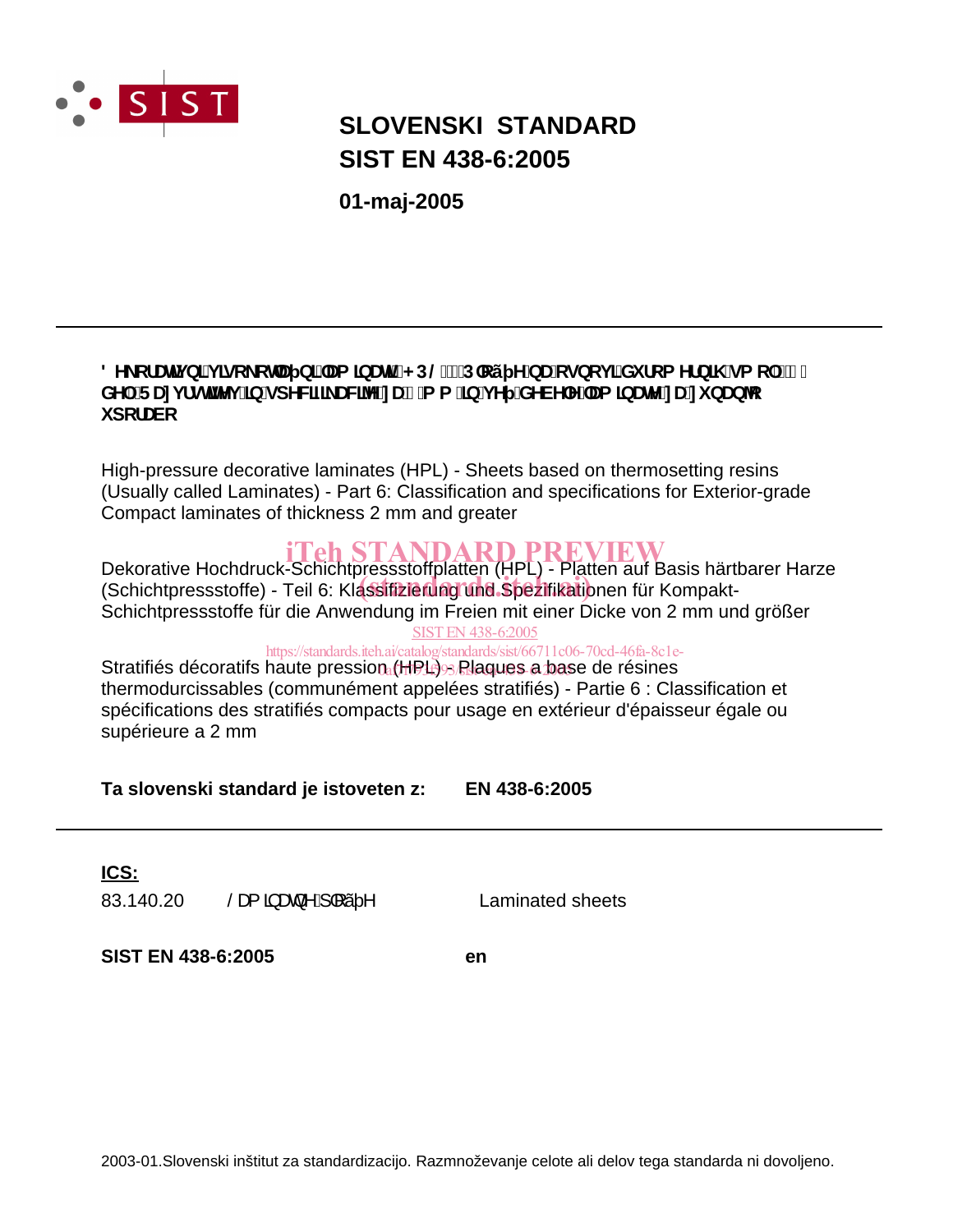

# iTeh STANDARD PREVIEW (standards.iteh.ai)

SIST EN 438-6:2005 https://standards.iteh.ai/catalog/standards/sist/66711c06-70cd-46fa-8c1e-0af7f793f593/sist-en-438-6-2005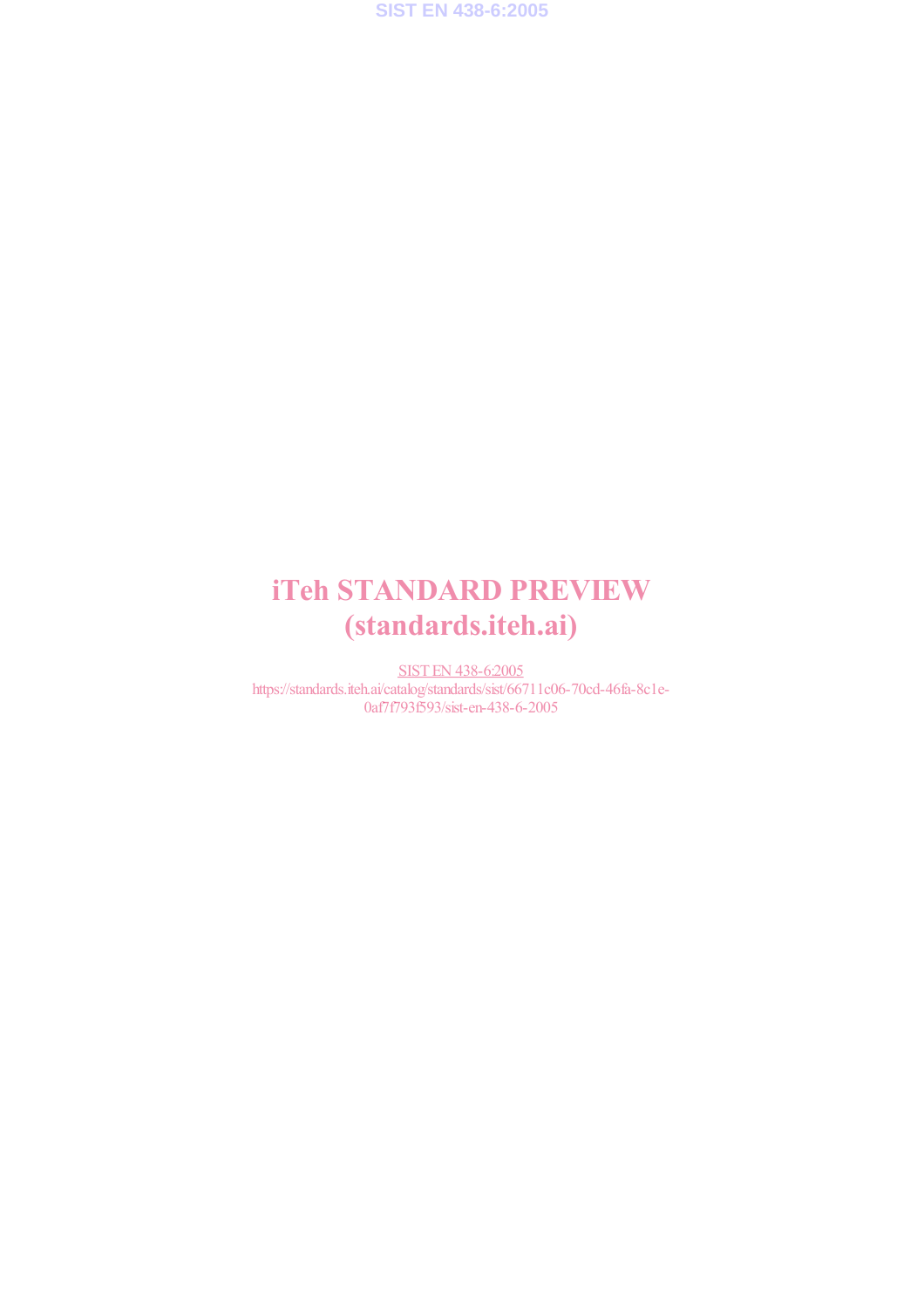#### **SIST EN 438-6:2005**

# EUROPEAN STANDARD NORME EUROPÉENNE EUROPÄISCHE NORM

# **EN 438-6**

January 2005

ICS 83.140.20 Supersedes EN 438-1:1991, EN 438-2:1991

English version

# High-pressure decorative laminates (HPL) - Sheets based on thermosetting resins (Usually called Laminates) - Part 6: Classification and specifications for Exterior-grade Compact laminates of thickness 2 mm and greater

Stratifiés décoratifs haute pression (HPL) - Plaques à base de résines thermodurcissables (communément appelées stratifiés) - Partie 6 : Classification et spécifications des stratifiés compacts pour usage en extérieur d'épaisseur égale ou supérieure à 2 mm

 Dekorative Hochdruck-Schichtpressstoffplatten (HPL) - Platten auf Basis härtbarer Harze (Schichtpressstoffe) - Teil 6: Klassifizierung und Spezifikationen für Kompakt-Schichtpressstoffe für die Anwendung im Freien mit einer Dicke von 2 mm und größer

This European Standard was approved by CEN on 16 August 2004.

CEN members are bound to comply with the CEN/CENELEC Internal Regulations which stipulate the conditions for giving this European Standard With the CEN/CENELEC Internal Regulations which stipulate the conditions for giving Standard the status of a national standard without any alteration. Up-to-date lists and bibliographical references concerning such national standards may be obtained on application to the Central Secretariat or to any CEN member.

This European Standard exists in three official versions (English, French, German). A version in any other language made by translation under the responsibility of a CEN member into its own language and notified to the Central Secretariat has the same status as the official versions versions.

https://standards.iteh.ai/catalog/standards/sist/66711c06-70cd-46fa-8c1e-

CEN members are the national standards bodies of Austria, Belgium, Cyprus, Czech Republic, Denmark, Estonia, Finland, France, Germany, Greece, Hungary, Iceland, Ireland, Italy, Latvia, Lithuania, Luxembourg, Malta, Netherlands, Norway, Poland, Portugal, Slovakia, Slovenia, Spain, Sweden, Switzerland and United Kingdom.



EUROPEAN COMMITTEE FOR STANDARDIZATION COMITÉ EUROPÉEN DE NORMALISATION EUROPÄISCHES KOMITEE FÜR NORMUNG

**Management Centre: rue de Stassart, 36 B-1050 Brussels**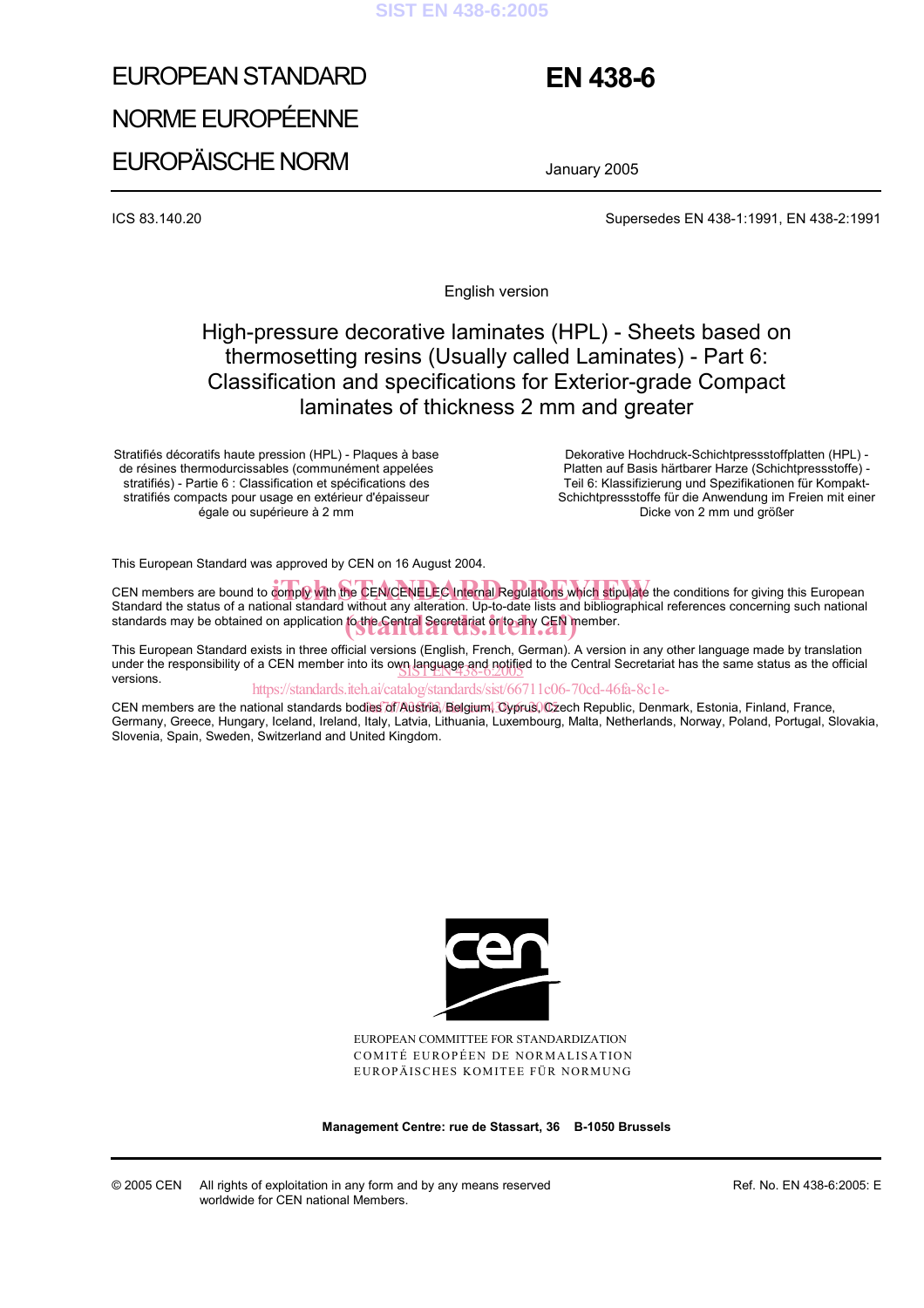# EN 438-6:2005 (E)

# **Contents**

| $\mathbf 1$                   |                                                                                       |  |
|-------------------------------|---------------------------------------------------------------------------------------|--|
| $\overline{2}$                |                                                                                       |  |
| 3                             |                                                                                       |  |
| 4                             |                                                                                       |  |
| 5<br>5.1<br>5.2<br>5.3<br>5.4 |                                                                                       |  |
|                               |                                                                                       |  |
|                               | Table A.1 Typical EN 13501-1 classifications of Exterior-grade Compact laminates.  10 |  |
|                               | Annex B (informative) Assessment of conformity D.D. P.R.E.V.I.E.V. M.                 |  |
|                               |                                                                                       |  |

SIST EN 438-6:2005<br>https://standards.iteh.ai/catalog/standards/sist/66711c06-70cd-46fa-8c1e-0af7f793f593/sist-en-438-6-2005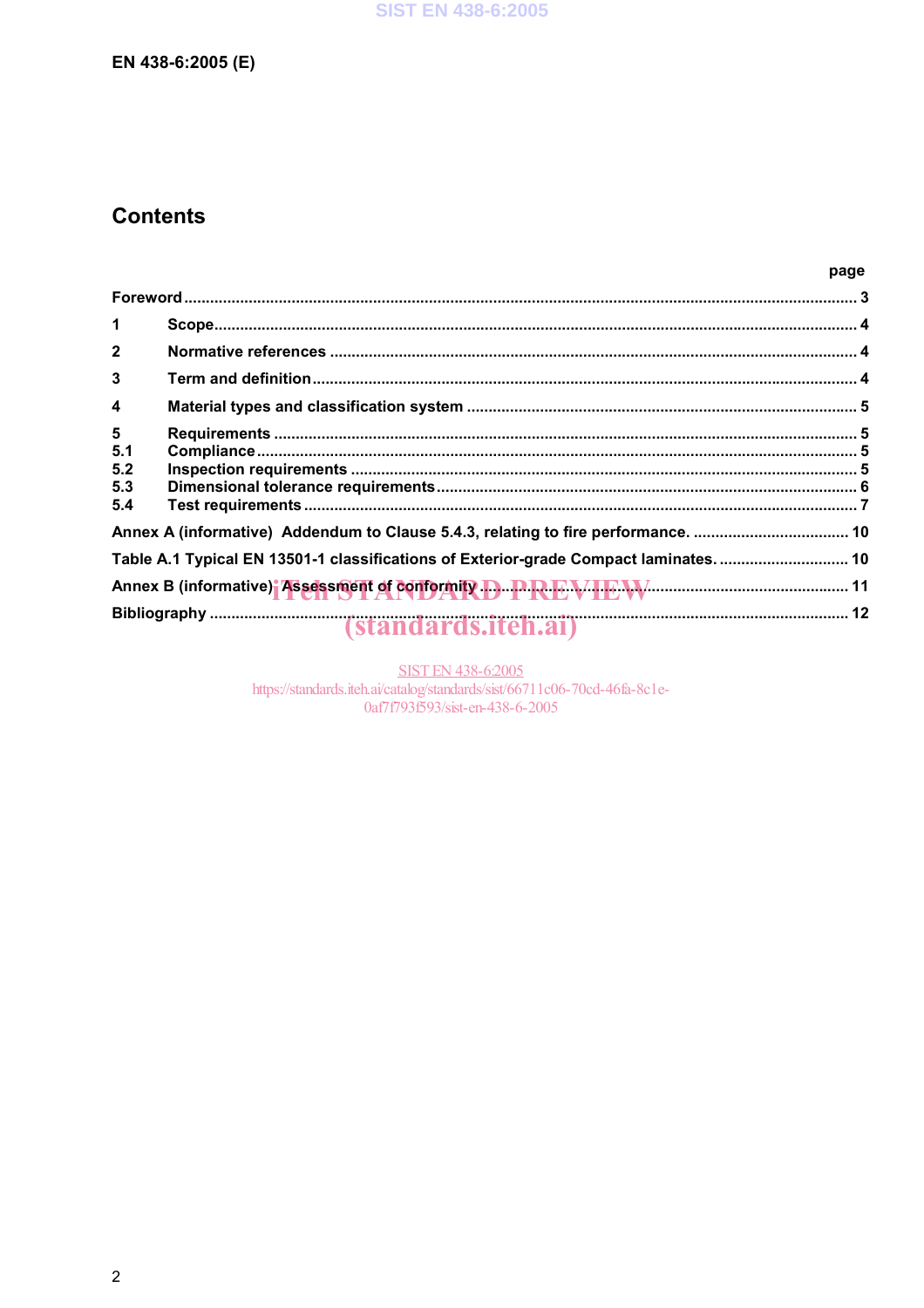# **Foreword**

This document (EN 438-6:2005) has been prepared by Technical Committee CEN/TC 249 "Plastics", the secretariat of which is held by IBN.

This European Standard shall be given the status of a national standard, either by publication of an identical text or by endorsement, at the latest by July 2005, and conflicting national standards shall be withdrawn at the latest by July 2005.

This document supersedes EN 438-1:1991 and EN 438-2:1991.

This Standard consists of seven parts:

Part 1: *Introduction and general information*

Part 2: *Determination of properties*

Part 3: *Classification and specifications for laminates less than 2 mm thick intended for bonding to supporting substrates* 

Part 4: *Classification and specifications for Compact laminates of thickness 2 mm and greater*

Part 5: *Classification and specifications for flooring grade laminates less than* 2 mm thick intended for<br>bonding to supporting substrates *bonding to supporting substrates*

Part 6: *Classification and specifications for Exterior-grade Compact laminates of thickness 2 mm and greater* 

Part 7: Compact laminate and HPL composite panels for lifternal and external wall and ceiling finishes According to the CEN/CENELEC the internal Regulations, the national standards organizations of the following countries are bound to implement this European Standard: Austria, Belgium, Cyprus, Czech Republic, Denmark, Estonia, Finland, France, Germany, Greece, Hungary, Iceland, Ireland, Italy, Latvia, Lithuania, Luxembourg, Malta, Netherlands, Norway, Poland, Portugal, Slovakia, Slovenia, Spain, Sweden, Switzerland and United Kingdom.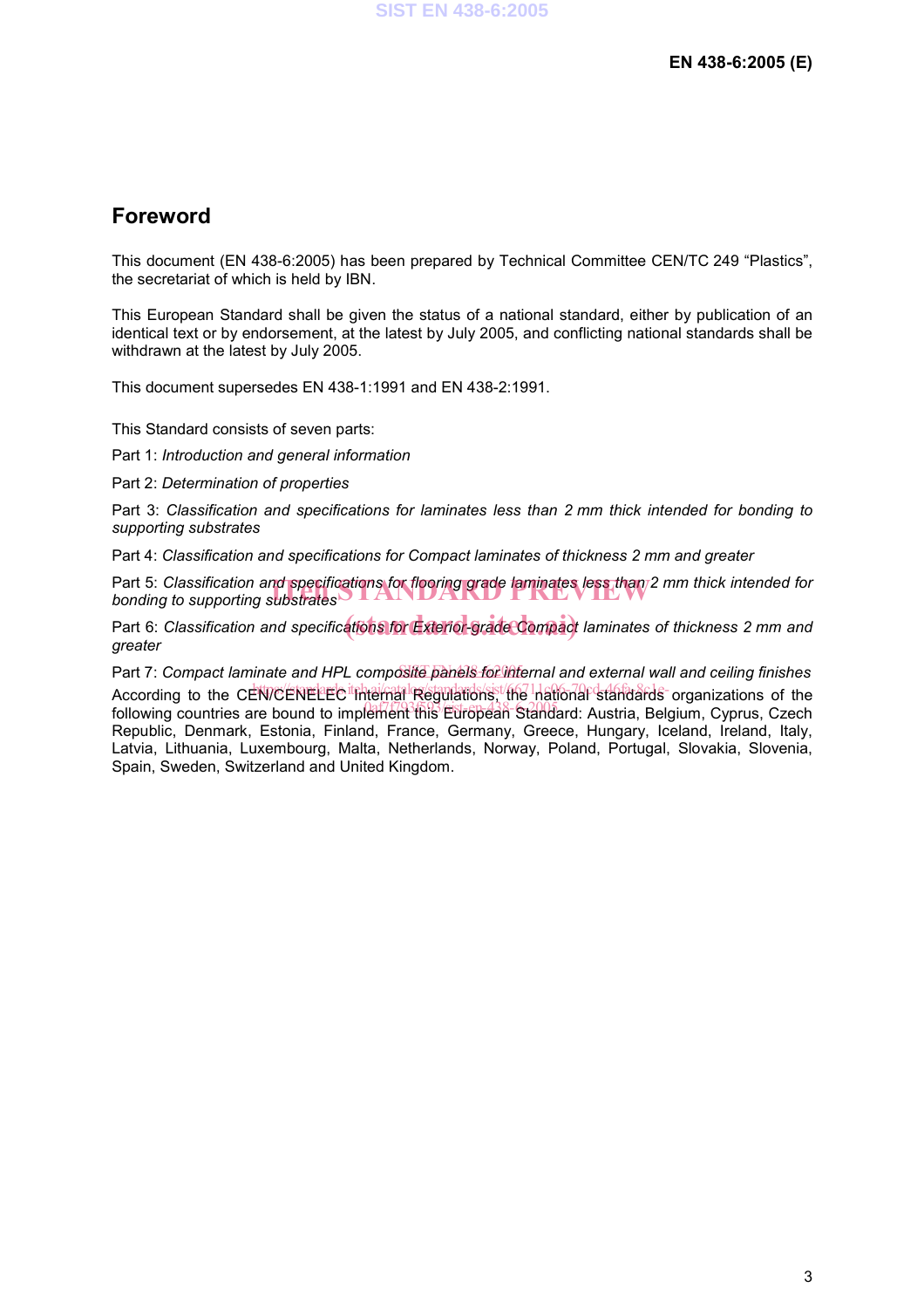### **1 Scope**

This Part of EN 438 applies to Exterior-grade Compact laminates of thickness 2mm and greater. It specifies requirements for standard and flame-retardant laminates intended for use under outdoor weather conditions such as direct sunlight rain and frost. Two levels of performance are specified; one for moderate exterior conditions, and the other for severe exterior conditions. Laminates complying with this Part of EN 438 are referred to as Exterior-grade Compact laminates, and are characterized by their high tensile strength, high impact resistance, thermal shock resistance, and resistance to weather and corrosion. They are available in a variety of decorative colours, with high resistance to colour change and aging in outdoor applications. When they are self-supporting Exterior-grade Compact laminates are ready for installation, and only require cutting to size, drilling, etc. to suit the application. EN 438-2 specifies the methods of test relevant to this part of EN 438.

## **2 Normative references**

The following referenced documents are indispensable for the application of this document. For dated references, only the edition cited applies. For undated references, the latest edition of the referenced document (including any amendments) applies.

EN 438-2, *High-pressure decorative laminates (HPL) — Sheets based on thermosetting resins (Usually called Laminates) — Part 2: Determination of properties*

EN ISO 178, *Plastics* — *Determination of flexural properties (ISO 178:2001)*<br>————————————————————

EN ISO 527-2:1996, *Plastics* — *Determination of tensile properties — Part 2: Test conditions for*  EN ISO 527-2:1996, *Plastics — Determination of tensile properties —*<br>moulding and extrusion plastics (ISO 527-2:1993 including Corr 1:1994)

EN ISO 1183-1:2004, *Plastics — Methods for determining the density of non-cellular plastics - Part 1:*  In the Children method, liquid pyknometer method and titration method (ISO 1183:2004)

https://standards.iteh.ai/catalog/standards/sist/66711c06-0af7f793f593/sist-en-438-6-2005

### **3 Term and definition**

For the purposes of this document, the following term and definition applies:

#### **3.1**

#### **high-pressure decorative exterior-grade compact laminate(s) (HPL)**

sheet(s) consisting of layers of cellulosic fibrous material (e.g. paper) impregnated with thermosetting resins and bonded together by the high pressure process described below. The surface layer(s) on one or both sides, having decorative colours or designs, are impregnated with suitable thermosetting resins (aminoplastic based resins or others). A suitable outer layer or coating may be added to enhance weather and light protecting properties. The core layers are impregnated with phenolic based resins, and may be combined with other fibres and/or fillers during the manufacturing process

The high pressure process is defined as the simultaneous application of heat (temperature  $\geq$  120 °C) and high specific pressure ( $\geq$  5 MPa), to provide flowing and subsequent curing of the thermosetting resins to obtain a homogeneous non-porous material with increased density ( $\geq 1.35$  g/cm<sup>3</sup>), and with the required surface finish.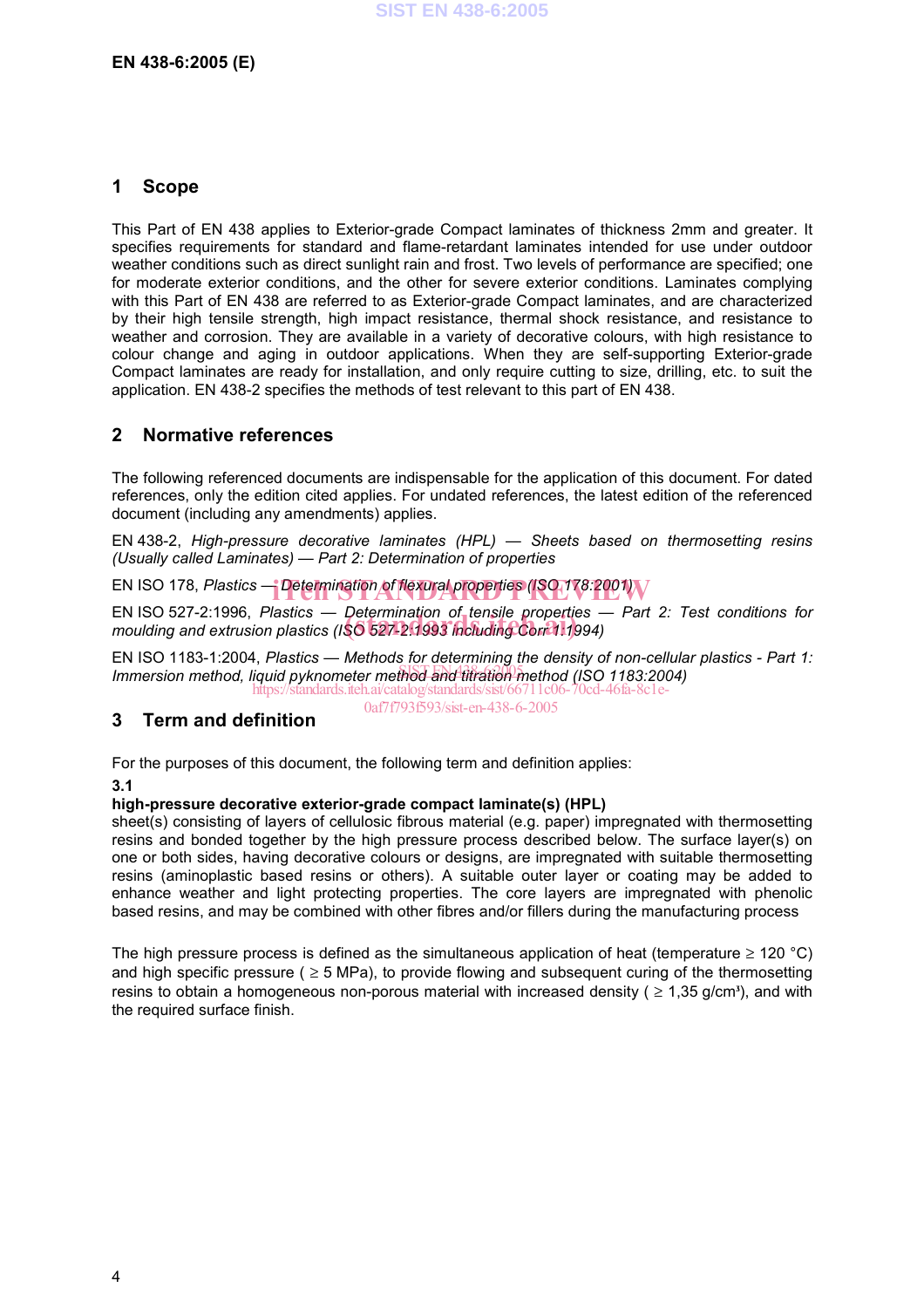## **4 Material types and classification system**

Exterior-grade Compact laminates are defined using the three letter classification system shown in Table 1.

|  | Table 1 - Classification system |  |
|--|---------------------------------|--|
|--|---------------------------------|--|

| <b>FIRST LETTER</b> | <b>SECOND LETTER</b> | <b>THIRD LETTER</b>             |
|---------------------|----------------------|---------------------------------|
| E (EXTERIOR GRADE)  | (MODERATE USE)<br>G  | S (STANDARD GRADE)              |
|                     | (SEVERE USE)<br>or D | (FLAME-RETARDANT GRADE)<br>or F |

For example an Exterior-grade flame-retardant HPL for severe outdoor conditions is specified as HPL/prEN 438-6/EDF.

Laminate grades EGS and EGF are intended for moderate outdoor conditions, for example applications involving medium term exposure to average levels of sunlight and weathering.

Laminate grades EDS and EDF are intended for severe outdoor conditions, for example applications involving long term exposure to strong sunlight and weather.

# **5 Requirements**

### **5.1 Compliance**

# iTeh STANDARD PREVIEW

Exterior-grade Compact laminate types EGS, EGF, EDS and EDF shall meet all appropriate Exterior-grade Compact Taminate types EGS, EGF, EDS and EDF shall meet all appropriate<br>requirements specified in Clauses 5.2, 3.3 and 5.4 This applies to both full-size sheets and cut-to-size panels.

SIST EN 438-6:2005

#### **5.2 Inspection requirements**

https://standards.iteh.ai/catalog/standards/sist/66711c06-70cd-46fa-8c1e-0af7f793f593/sist-en-438-6-2005

### **5.2.1 General**

Inspection shall be carried out in accordance with EN 438-2, Test Method 4 at a distance of 1,5 m.

#### **5.2.2 Colour and pattern**

When inspected in daylight or D65 standard illuminant and again under tungsten illuminant F, there shall be no significant difference between the corresponding colour reference sample held by the supplier and the specimen under test.

NOTE Where colour and surface finish are critical, it is recommended that sheets be checked for colour and surface finish compatibility before fabrication or installation.

#### **5.2.3 Surface finish**

When inspected at different viewing angles, there shall be no significant difference between the corresponding surface-finish reference sample held by the supplier and the specimen under test.

NOTE Where colour and surface finish are critical, it is recommended that sheets be checked for colour and surface finish compatibility before fabrication or installation.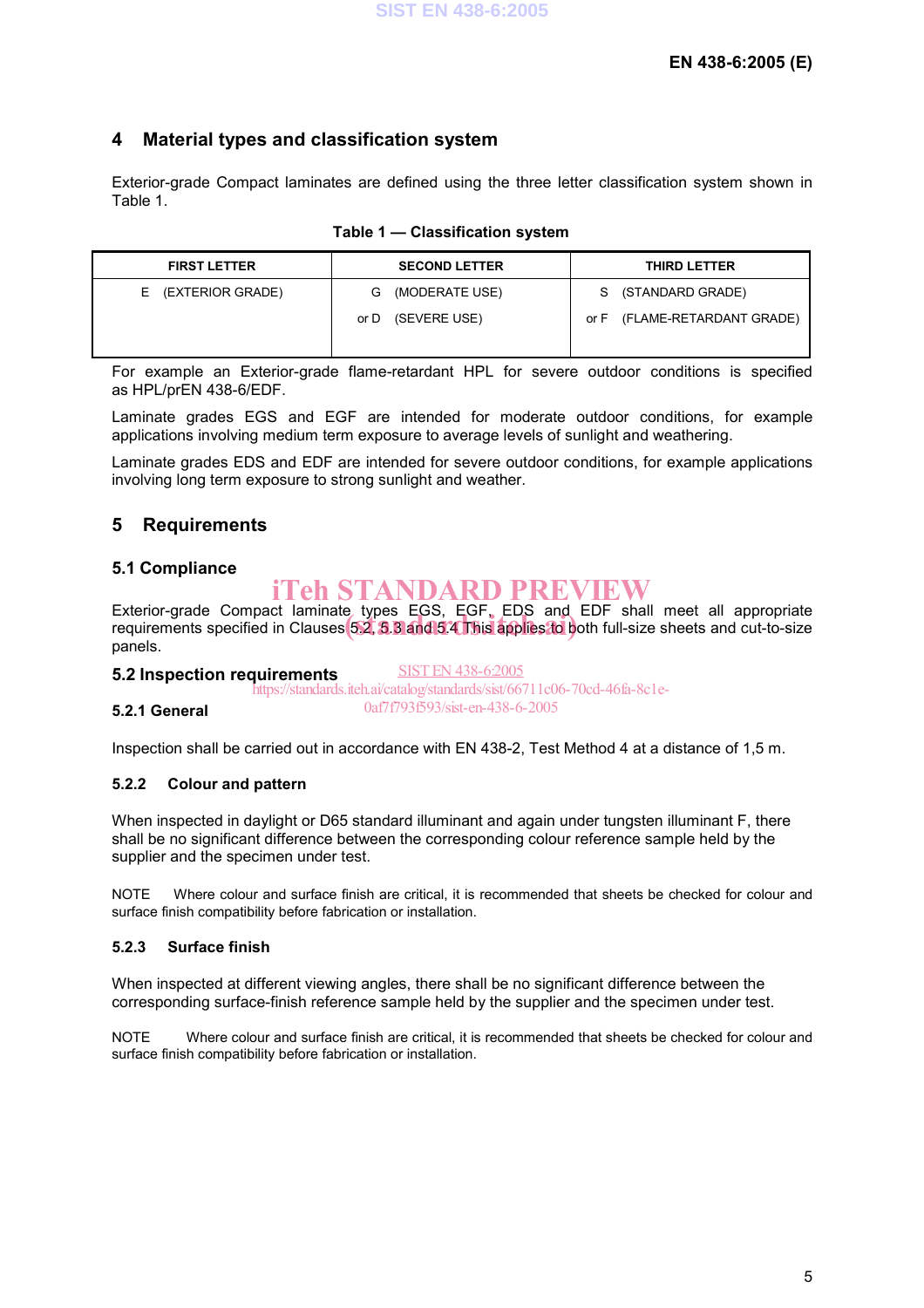#### **5.2.4 Visual inspection**

#### **5.2.4.1 General**

The following inspection requirements are intended as a general guide, indicating the minimum acceptable quality for each decorative face of a laminate supplied as a full-size sheet.

Cut-to-size panels and certain applications involving full-size sheets may call for special quality requirements which can be negotiated between supplier and purchaser; in such cases the following requirements may be used as a basis for agreement.

It should be noted that only a small percentage of sheets in a batch (the level to be agreed with the customer) should contain defects of the minimum acceptable level.

It may be agreed between purchaser and supplier that the visual quality standard applies to one decorative face only.

#### **5.2.4.2 Surface quality**

The following surface defects are permissible:

#### **Dirt, spots and similar surface defects**

The admissible size of such defects is based on a maximum contamination area equivalent to 2,0 mm<sup>2</sup>/m<sup>2</sup> of laminate and is proportional to the sheet size under inspection.

The total admissible area of contamination may be concentrated in one spot or dispersed over an unlimited amount of smaller defects. unlimited amount of smaller defects.<br>Fibres, hairs and scratches

The admissible size of defects is based o<u>n a maximum con</u>tamination length equivalent to 20 mm/m<sup>2</sup> of laminate and is proportional to the sheet size under inspection 6-70cd-46fa-8c1e-

The total admissible length of contamination may be concentrated in one defect or dispersed over an unlimited amount of smaller defects.

#### **5.2.4.3 Edge quality**

Edge chipping up to 3 mm on each side is permissible.

### **5.3 Dimensional tolerance requirements**

Dimensional tolerance requirements are specified in Table 2.